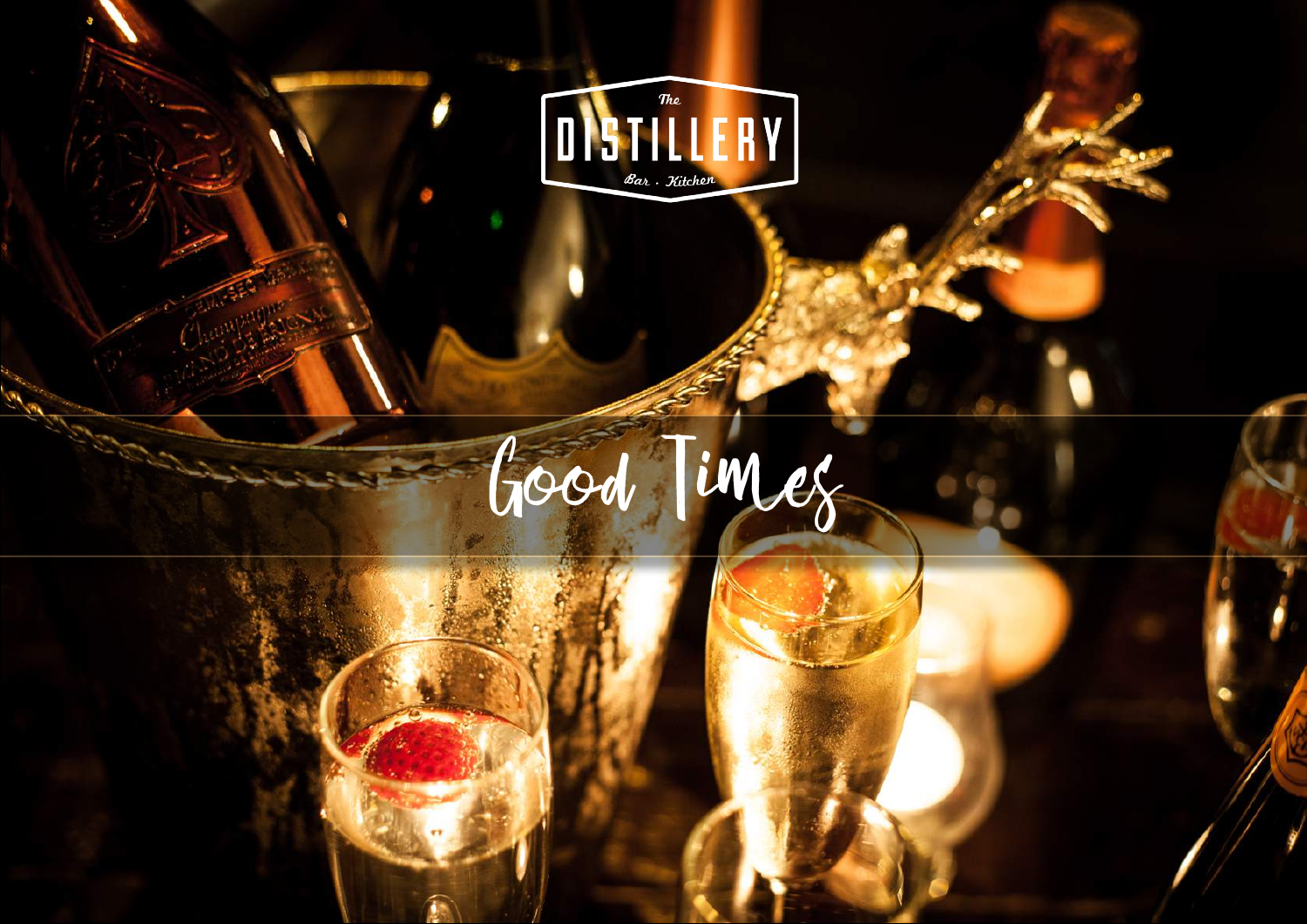

Celebrate

At the heart of Derby's night life, we're on hand to show you a good time.

We understand how demanding it can be to not only choose the perfect place but finalising all the details. That's why we'll be here the whole time to ensure your event runs smoothly.

So whether its a team awards evening or your own birthday party, please just give us a a shout on how we can help make it personal for you.

 $\delta$ 

Here's some things we've hosted so far:

- · Birthday party celebrations
- · Hen / Stag parties
- · Business meetings
- · Award ceremonies
- · Spirit tastings
- **Baby Showers**



<u>२</u>०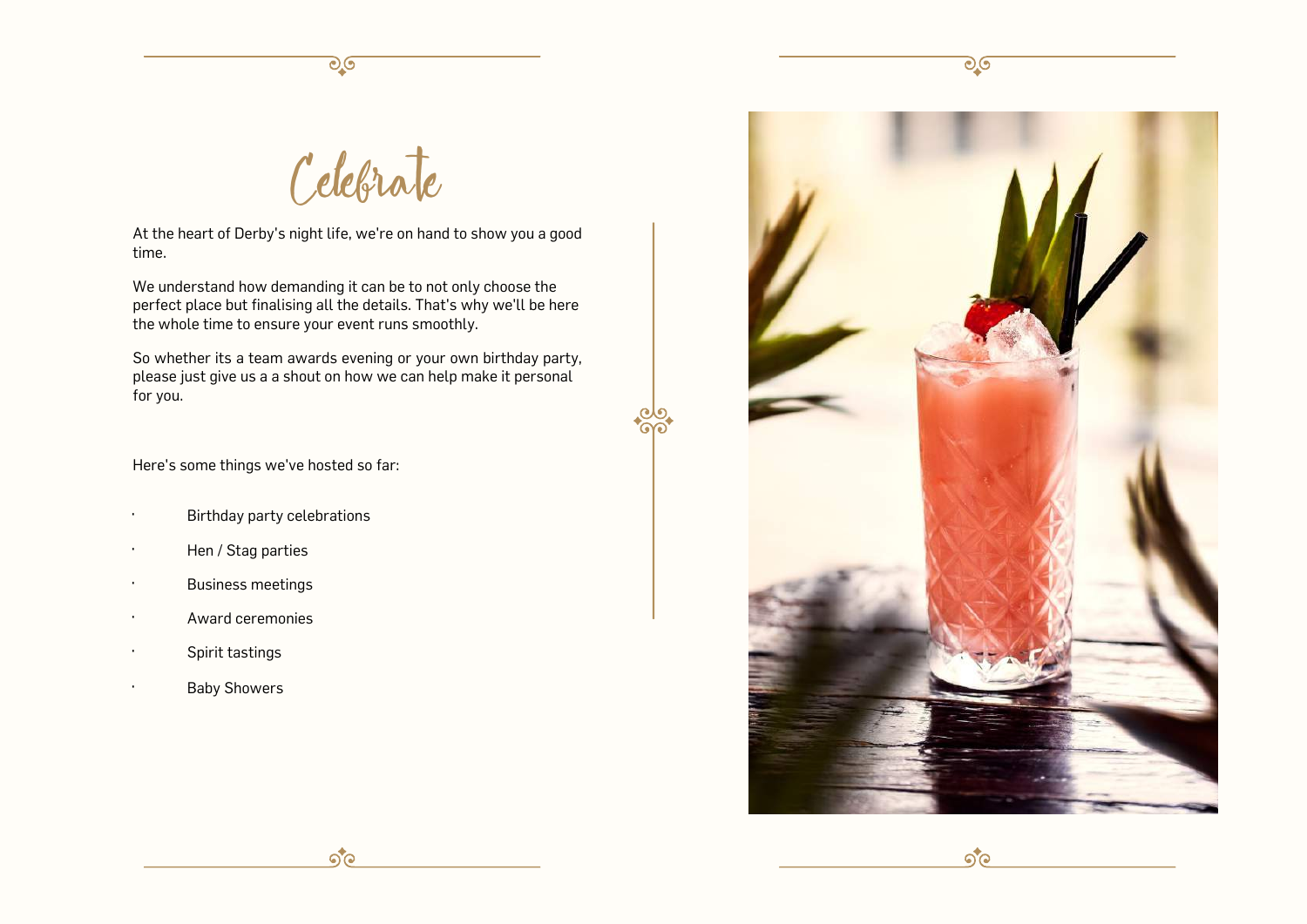



This area is located on the first floor of The Distillery and has a more more relaxed and intimate environment. Here is where we craft our cocktails and you can take a seat and sip some of our favourite spirits. And if you're looking to do something really special don't be afraid to ask – we're always up for a challenge.

### VENUE CAPACITY:

ில்

- $\triangleright$  Lunch or Dinner up to 40 people.
- Cocktail style or Canapes up to 80 people.

# FUNCTION AVAILABILITY:

- $\triangleright$  Sunday to Thursday: Exclusive Cocktail Bar venue hire available.
- $\triangleright$  Friday & Saturdays: Reservation of tables only until 9pm
- Open License: Until 2.30am.

### VENUE INCLUSIONS:

- $\triangleright$  Tailored beverage packages.
- $\triangleright$  Selection of beverages: soft drinks, coffee & tea, premium spirits, craft cocktails, draughts & bottled beers.
- $\triangleright$  Background music: The Distillery bar tunes & a DJ from 10pm on Friday & Saturday.
- $\triangleright$  We can help to assist and quide you in the lead up to your event. Includes help to set up prior to your event. Professional wait staff dedicated to your party.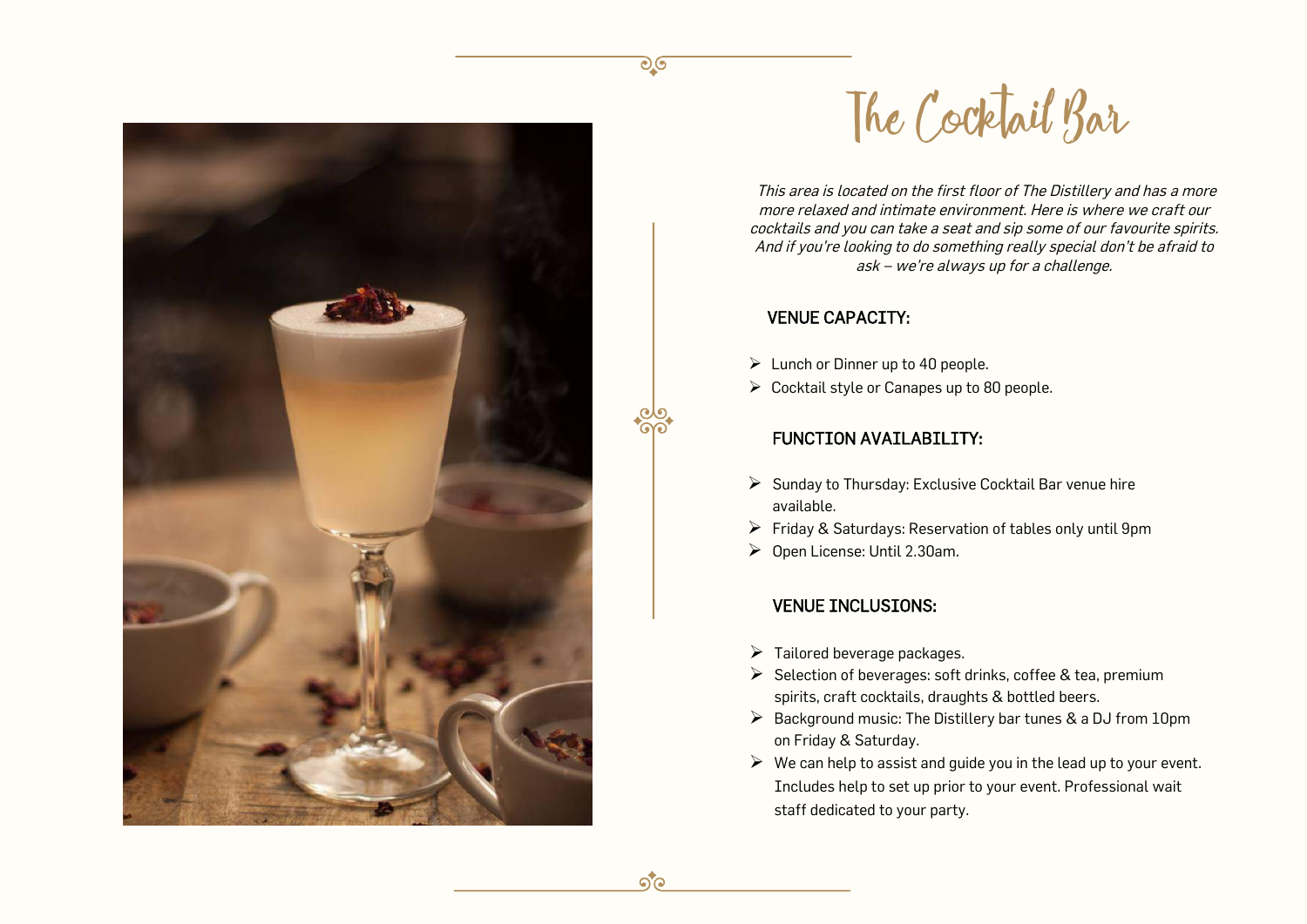# Good Food

# DINING AT THE DISTILLERY

If you are looking to eat a meal with us please ask us for our up to date seasonal menu. We make everything fresh and tasty for you so if you have any dietary requirements please let us know beforehand.

# Available menus:

- All day menu
- Canapes / Sharing Platters Choose either menu for your party
- Cocktail menu
- Wine menu
- Distiller's Serve menu

For larger group bookings please see our Canape and Platter menus on the next page. \*Subject to change

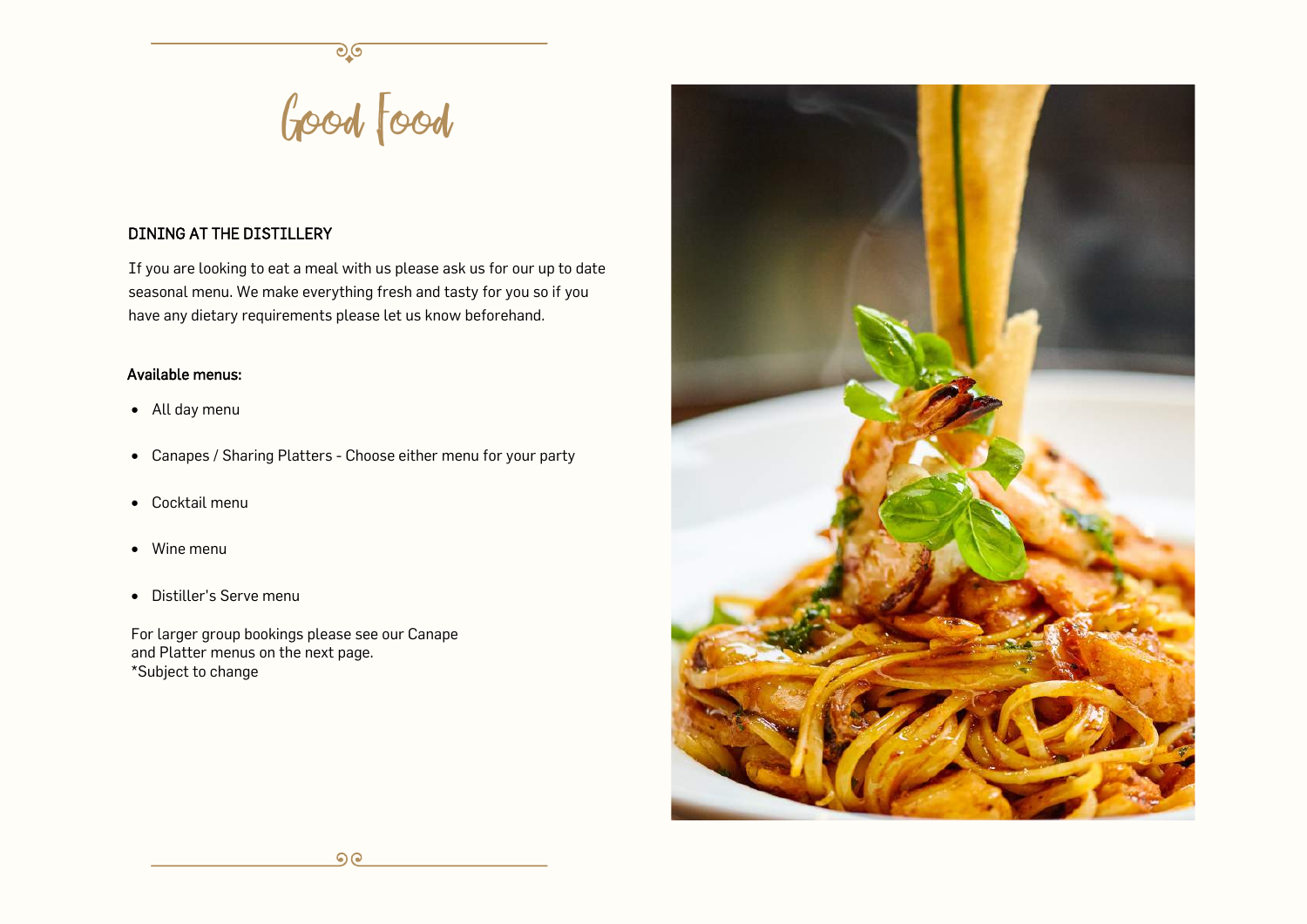

# <u>್ರ</u>ಂ **CANAPE MENU**

6 canapes for £15 per person | 8 canapes for £20 per person

Stilton, walnut & pear on Melba toast (V) Serrano ham & melon White Truffle sausage roll Mini Thai fish cakes Quiche selection (V) Smoked salmon, cream cheese & chive blini Mini Pulled pork burger Mini barbecue Beef burger Mini halloumi, salsa & rocket burger Mini panko fried chicken burger Mini dark chocolate brownie Mini chocolate éclair - V

### **SHARING MENU**

### Grazing platter

with hummus, olives, tzatziki, tempura tenderstem, halloumi, flatbread (v) £14 per platter.

### Anti Pasti platter

Selection of cured meats / Marinated olives (V) / Three cheeses (V) / crackers / chutney / sourdough. £36 per platter.

# Mini Burgers

One platter has either 10 mini Pulled Pork / Chicken / BBQ Beef / Halloumi burgers (V) £20 per platter.

# Dessert Platter

Mini cheesecake (V), mini chocolate éclair (V), mini brownie (V), macarons (V) £18 per platter.

+ ADD SIDES - £5 per portion

Seasoned skinny fries (Ve, gf) / Sweet potato fries (Ve, gf) / Onion rings (V)  $\sigma$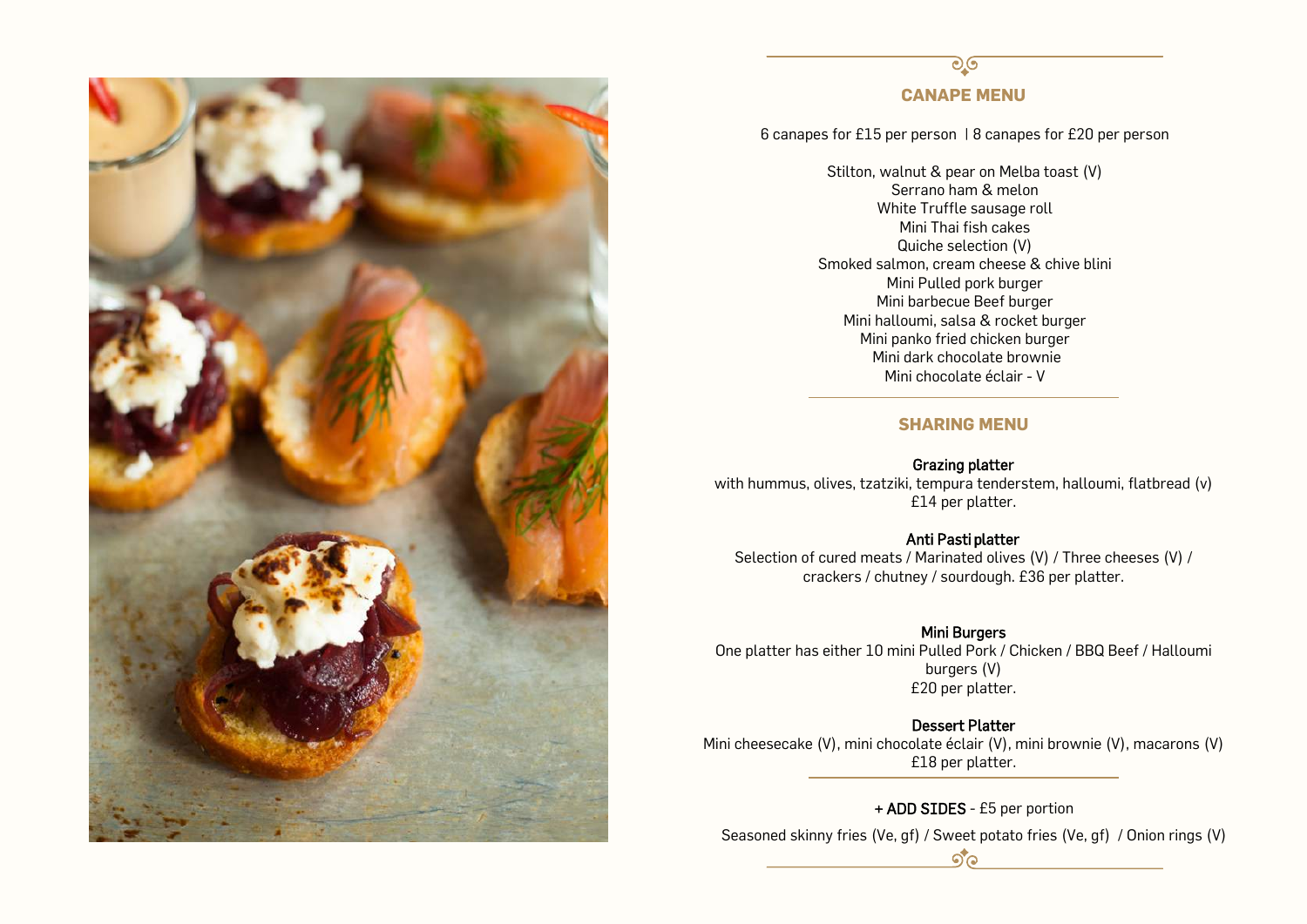



Get in the party spirit straight away with these arrival drinks.

# FIZZ

<u>್ರಾ</u>

£6 per glass £8 per glass Pomegranate Prosecco on arrival Pink Gin Bellini

# DRINKS VOUCHER

Distiller's £5/£8 voucher can be swapped for: Bottled beers, draught beers, glass of wine, glass of Prosecco and a spirit and mixer.

# COCKTAIL TREES

12 Cocktails or Premium G&T's served on a cocktail tree with 10 festive shots for £120.00

Choose from: Espresso martini, Pornstar martini, Spring Berry Martini or ask us for more.

# SPIRIT BOX

Your favourite spirit with premium mixers all served up with special garnishes in a lit up contraband box.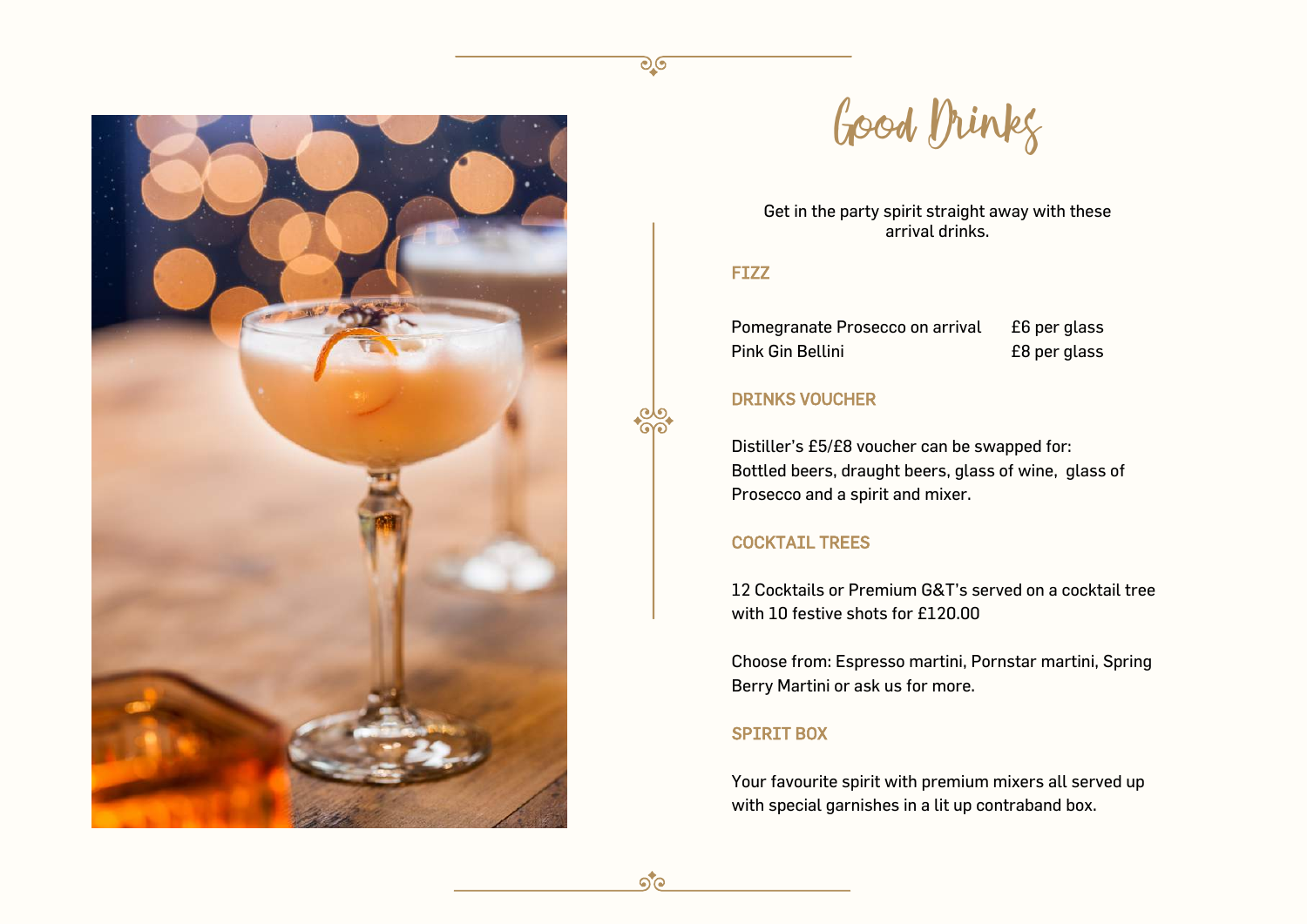

### **SPIRIT PACKAGES**

All bottles will be served with premium mixers and garnish.

### **VODKA**

Grey Goose Vodka, France £130 Clean and fresh with a smooth creamy texture

Belvedere Vodka, Poland £125 Quidrouple distilled rye vodka of extraordinary purity

Ciroc Vodka, France £120 Five times distilled French Vodka (Original, Red Berry, Apple, Pineapple, Coconut, French Vanilla)

### **GIN**

Botanist Gin, Scotland £130 Made with around 31 botanicals of which 22 are native to the Southern Hebridean island

Hendricks Gin, Scotland £115 Infused with rose petals and cucumber

Bombay Sapphire, London £100 Fresh citrus and juniper flavours with a light spicy finish.

### **LIQUERS**

Jagermeister, Germany £80.00 It's bittersweet flavours are best appreciated ice cold in a frozen glass.

### **RUM**

Angostura 1919 Rum, Trinidad & Tobago £125.00 Beautifully soft, toasty flavours aged in charred barrels

Havana 7 YO Cuban rum with a rich caramelised tropical fruit flavour. £120

Kraken, Trinidad 11 spices blended to create this rich, dark Caribbean rum  $f100$ 

### **TEQUILA**

Patron, Mexico £140 Small batch tequila made from 100% Weber Blue Agave

Patron Cafe, Mexico  $f100$ Made with Coffee essence and Patron tequila

### **COGNAC**

Coivoisier VS, France £120 Elegant with strong notes of fresh fruit and oak.

### **WHISKY & BOURBON**

Makers Mark, USA £125 America's only handmade bourbon

Jameson, Ireland £110 A smooth Scottish staple, triple distiled

Jack Daniels, USA £100 Rare sippin whiskey made in Tennesse.

### **OTHER PACKAGES**

Prosecco reception on arrival £6 per person

Bellini reception on arrival £6.50 per person

Champagne reception from £8 per person

Personalised Cocktail reception £8 per person

Champagne bottles from £55

Prosecco bottles from £24

# Not on this menu?

Don't panic. We have an extensive list of even more spirits, draughts, bottled beers and of course our cocktails, wines & champagne.

If you need anything in particular just let us know so we can send it across to you! Alternatively you can check this out on our website.

We can tailor make anything for you. So please just ask!